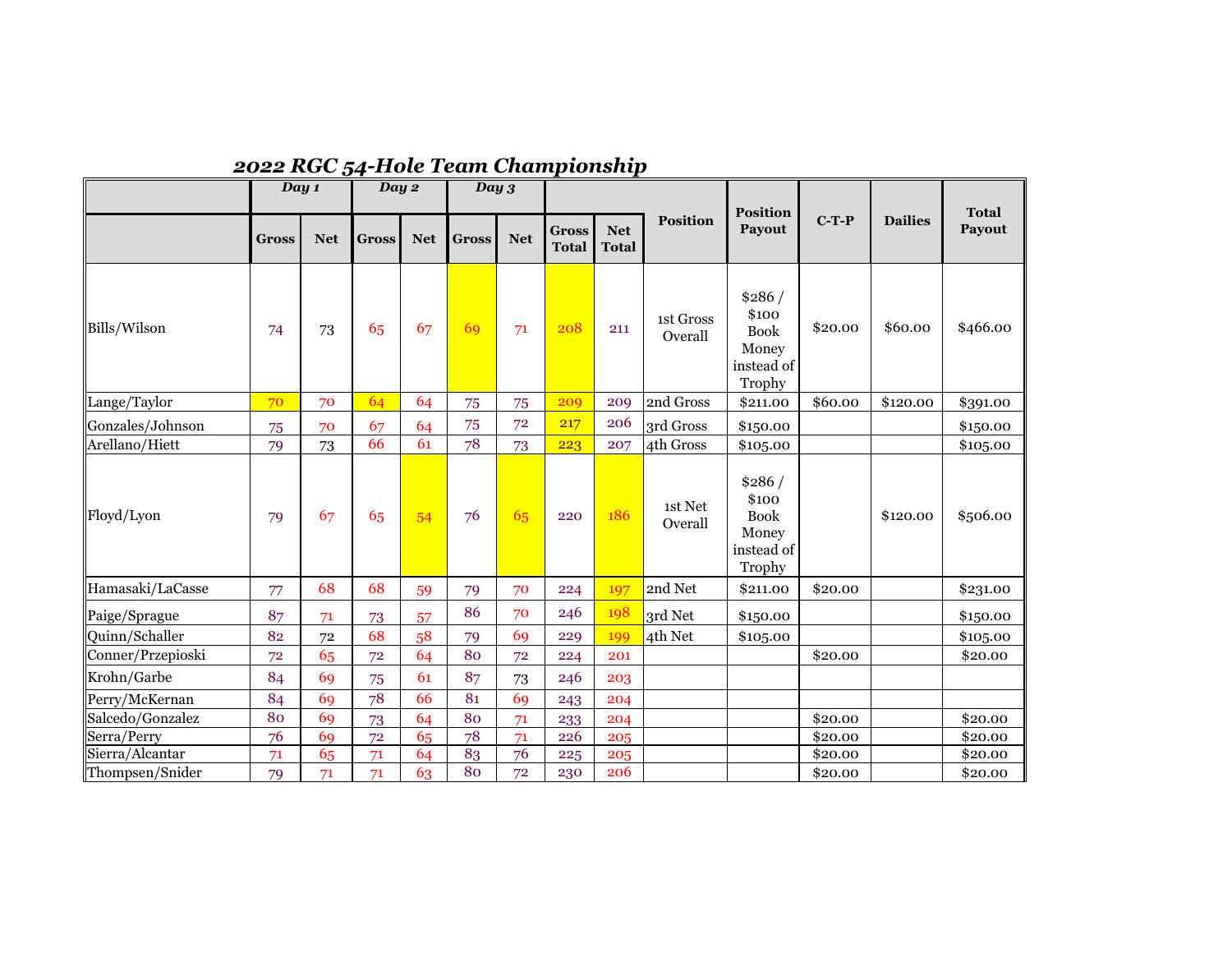| Balmer/Rhodes   | 76 | 66    |    | 64 | 84 | 77 | 231 | 207 |  |         |         |         |
|-----------------|----|-------|----|----|----|----|-----|-----|--|---------|---------|---------|
| Gooch/Saylor    | 83 | $65*$ | 80 | 64 | 95 | 79 | 258 | 208 |  |         | \$60.00 | \$60.00 |
| Hayes/Snider    | 87 | 72    | 79 | 65 | 85 | 71 | 251 | 208 |  |         |         |         |
| Mohammed/Allen  | 80 | 69    | 76 | 63 | 90 | 77 | 246 | 209 |  |         |         |         |
| Heath/Howard    | 85 | 73    | 74 | 63 | 85 | 74 | 244 | 210 |  |         |         |         |
| Wharff/Blackmon | 75 | 68    | 69 | 63 | 85 | 79 | 229 | 210 |  | \$40.00 |         | \$40.00 |
| Appl/Kidder     | 88 | 75    | —  | 64 | 84 | 71 | 249 | 210 |  |         |         |         |
| Kvick/Parino    | 90 | 77    | 79 | 66 | 89 | 76 | 258 | 219 |  |         |         |         |
|                 |    |       |    |    |    |    |     |     |  |         |         |         |